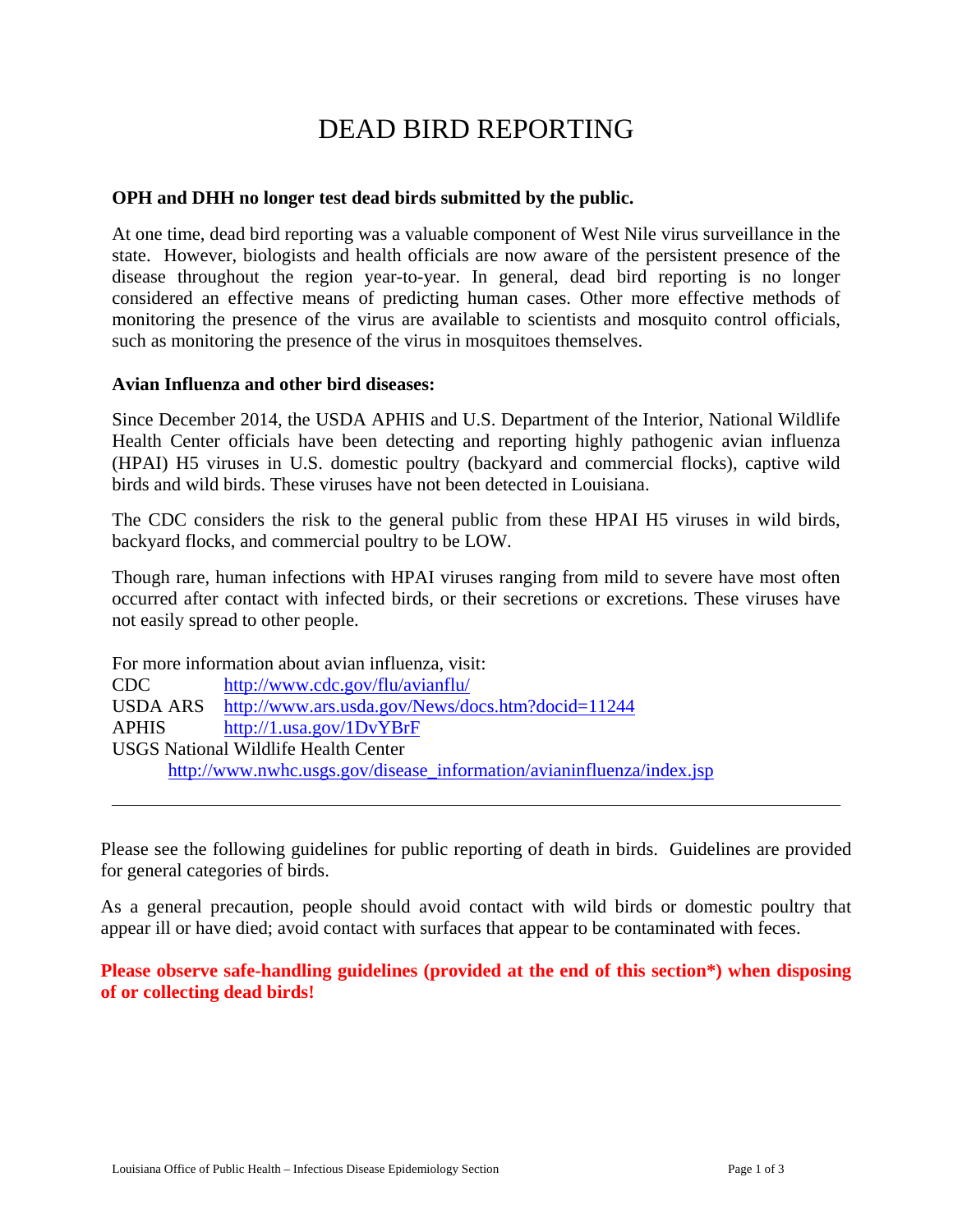## **REPORTING DEATHS IN WILD BIRDS**

(songbirds, blue jays, crows, grackles, pigeons, doves, waterfowl, etc.)

**Death of individual birds:** If the bird is a blue jay, sparrow, cardinal, crow, or bird of prey (owl, eagle, falcon, kite), call your local mosquito agency (check our website for a listing). If the bird is not one of the species mentioned above, or if mosquito control is not available in your community, there is **no need to report**. Please dispose of the bird in the safe manner described at the end of this document.

**Death of numerous birds in one location:** Again, if the type of bird involved includes blue jays, sparrows, cardinals, crows, or birds of prey and if a local mosquito control agency is available, please report to your local mosquito control agency. If a local mosquito control agency is not available, or if blue jays, sparrows, cardinals, crows, or birds of prey are not involved, **do not report** to your local mosquito control agency.

Large numbers of dead waterfowl in one location can be reported to the Louisiana Department of Wildlife and Fisheries **(225-765-2800)**. Large numbers of dead songbirds, pigeons, or doves can be reported to the Louisiana Department of Agriculture and Forestry, Office of Animal Health Services **(225-925-3962)**, and the U.S. Department of Agriculture, Wildlife Services **(1-866-487-3297)**. Diagnostic services will be available only if the above agencies determine that testing is indicated.

### **REPORTING DEATHS IN POULTRY** (chickens, turkeys, etc.)

**Death of individual birds:** Owners of poultry flocks should **NOT** report individual bird deaths to any public entity. Consultation with a local veterinarian is recommended. Diagnostic services (fee for service) are available through the Louisiana Animal Disease Diagnostic Laboratory **(225-578- 9777)**.

**Sudden onset of multiple deaths in poultry:** Owners of poultry flocks experiencing higher then normal levels of mortality are again advised to consult a local veterinarian. Any veterinarian with a high degree of suspicion for avian influenza, Newcastle disease, or other diseases of agricultural or public health importance is advised to report the suspected disease to the Office of Animal Health Services, Louisiana Department of Agriculture and Forestry **(225-925-3962)**.

## **REPORTING DEATHS IN PET BIRDS**

(parrots, parakeets, canaries, etc.)

**Individual and multiple bird deaths:** Consultation with a local veterinarian is recommended. DO NOT REPORT TO PUBLIC AGENCIES. Any veterinarian with a high degree of suspicion for psittacosis (*Chlamydophila psittaci*) or other diseases of agricultural or public health importance is advised to report the suspected disease to the Office of Animal Health Services, Louisiana Department of Agriculture and Forestry **(225-925-3962)**.